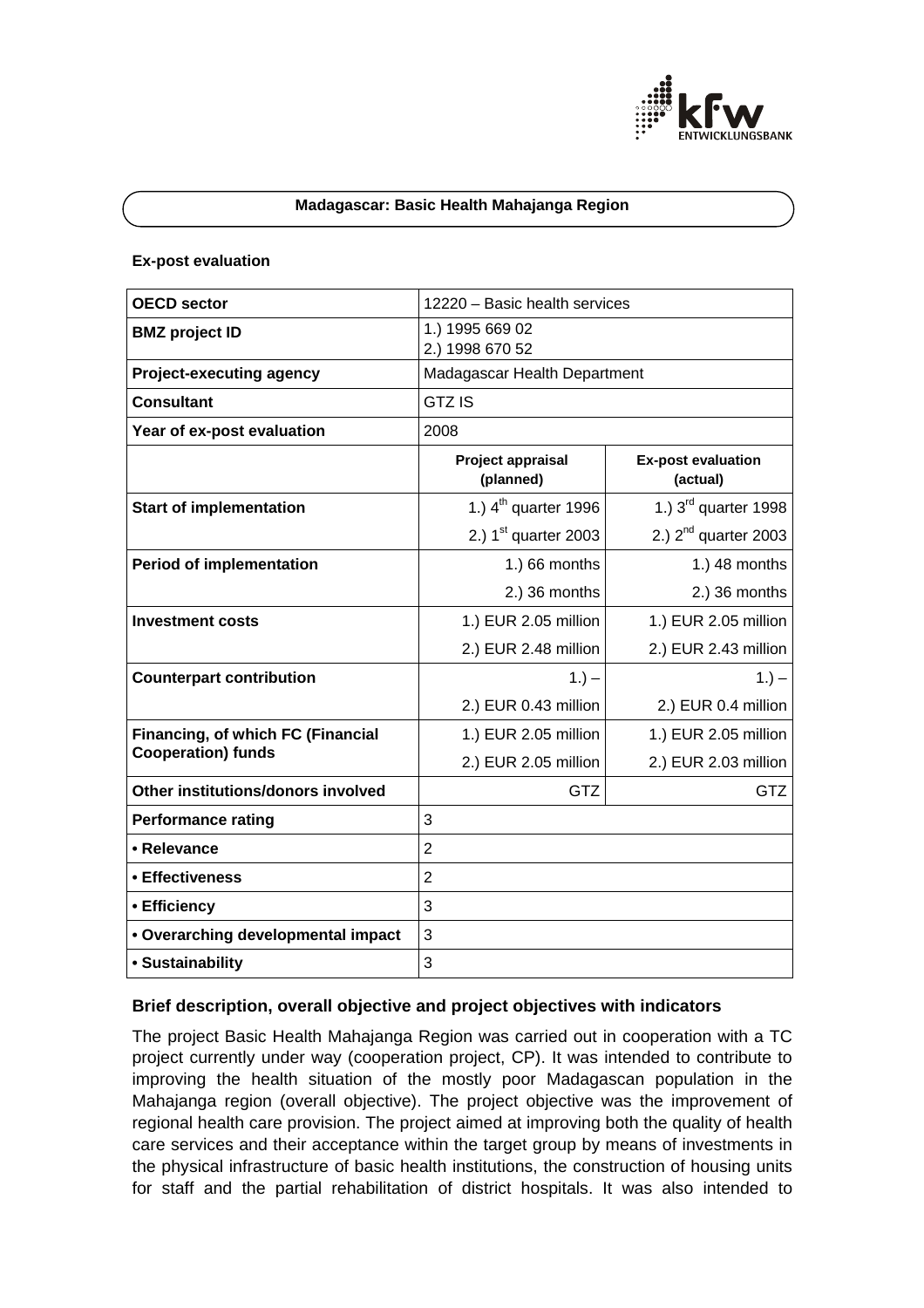promote Madagascan decentralisation efforts by supporting the establishment of largely independent health districts. One of the objectives of the TC project was to contribute to ensuring the operation of the newly set-up infrastructure by advising the project-execution agency appropriately. In the context of the ex-post evaluation, it was decided to use a decline of the mortality rates of mothers and infants and a decrease of the birth rate as indicators for the achievement of the overall objective. Among the indicators used to evaluate whether the project objectives have been reached are the following: number of curative first contacts in basic health care centres, the frequentation of prenatal care and the percentage of poor users of health care services.

# **Project design**

While efforts of German TC to support a health care project in the Mahajanga region date back to 1987, German FC has been involved since 1995 only. TC particularly supported the idea of health care districts by reinforcing decentralised structures (district management teams, medication supply through community pharmacies), the expansion of family planning services and the participation of the population in bearing the costs for health care supply and for the administration of health care centres. As early as 1992, a TC/FC cooperation project was conceived due to the necessity to provide appropriate infrastructure and equipment for the development of district health care services in the project region. After the FC project appraisal in 1995-96, however, it took until 1999 to launch the cooperation project's implementation, mainly because of political obstacles. To complement TC measures, FC financed the rehabilitation or the construction of basic medical infrastructure, housing units for staff and training centres, as well as the provision of equipment required for the operation of health care services and the water and electricity supply. GTZ was mandated to be the implementation consultant for the FC project, and assisted in the TC project through advisory services.

Given the major delays and the modification of national requirements, the flexible design of the project proved worthwhile, because construction and equipment measures could be adjusted to actual needs. This design also allowed for the introduction of a social equalisation fund by means of FC financing in order to treat the poorest population groups (Fonds d'équité) in the rehabilitated district hospitals. This innovation resulted from the shift of focus to the aspect of poverty reduction in the last phase of the TC project, and served as a model for the country.

# **Key results of the impact analysis and performance rating**

Following is the assessment the overall developmental efficacy:

Relevance: The cooperation project aimed at solving a crucial problem of the target groups, i.e. to satisfy their need for adequate health care services and to guarantee them access to these services. The existence of social equalisation funds to pay for the treatment of the poorest target groups in health care centres and district hospitals must be considered as extremely important. The cooperation project has supported the Madagascan government in its core development strategies, both with regard to the implementation of decentralisation efforts in the health sector and with regard to the national strategy to combat poverty. The project was carried out in concertation with all major international development partners in the health sector, and its players actively participated in the coordinated political consultation and implementation. Through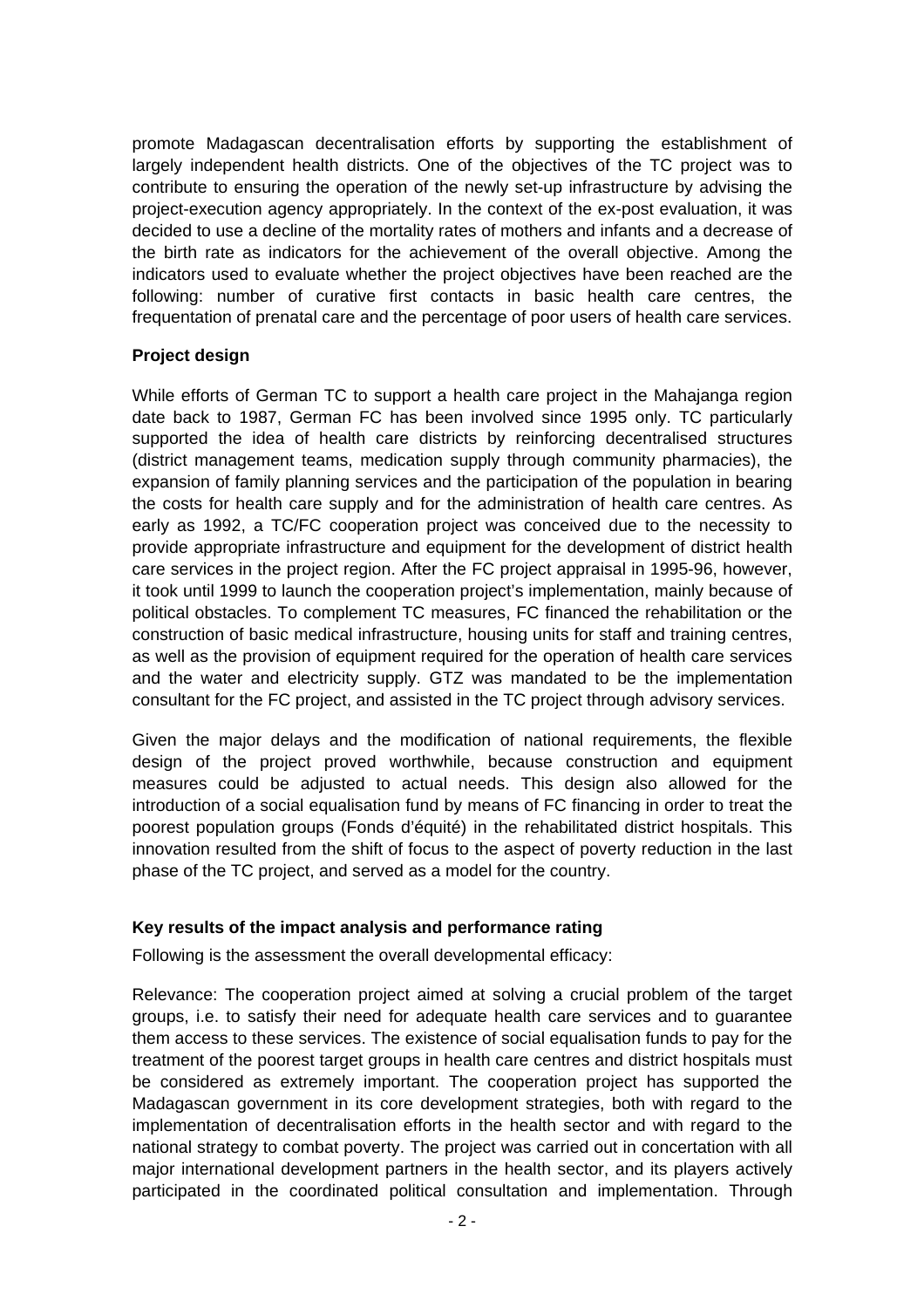cooperation with other donors, synergetic effects could be achieved in the project region (e.g. vaccination programme with UNICEF). The cooperation project was oriented towards satisfying basic needs, promoting gender equality, poverty reduction and MDGs, improving sexual and reproductive health including HIV/AIDS, and encouraging diversification of implementing agencies as well as decentralisation. Its approaches therefore correspond to the current guidelines of German development aid and to the relevant sector standards of the BMZ (German Federal Ministry for Economic Cooperation and Development). We assess the project's relevance as good (sub-rating 2).

Effectiveness: The cooperation project's intended effects have mainly been achieved in the districts that were jointly supported by FC and TC, and this success is due to their measures. The individual project objective indicators have developed as follows: At the outset of FC measures in 1999, the rate of curative first contacts in relation to the population in the area concerned amounted to 32 % in the province of Mahajanga, compared to 42 % in Madagascar overall. The FC target value for curative contacts/population in the supported health care centres at the end of project was set at > 0.6. It needs to be pointed out that the supported centres have always been frequented more than the average in the province, and roughly achieved the intended 60 % in 2007. Based on the health statistics available, the rate of prenatal care examinations varied during the term of the project, decreasing in 2004 and strongly increasing from 2005 to 2006. For years, the rate in the province regions without FC support was lower than that in the supported regions. In 2007, the rate was about 84 % in the project region, while it amounted to only about 65 % in the other province regions. The indicator of the percentage of poor users of health care services is mainly based on the effect of the social equalisation fund to treat the exceptionally poor part of the population. The intended target of the TC project was more than one contact per year (WHO standard, which is usually not achieved in francophone developing countries). Even though this target could not be reached, the final value of 0.72 contacts represents an increase compared to the original value of 0.6 (2004). Against this background, the cooperation project's effectiveness must be rated as good (subrating 2).

Efficiency: TC and FC provided funds to the amount of about EUR 14.07 million for the cooperation project during its implementation period. No data are available for a detailed evaluation of the project's efficiency. Costs per inhabitant may be determined by approximation. Assuming that the province of Mahajanga has a total population of two million, every inhabitant in the project region received benefits of EUR 0.70 per year. The population of the supported districts is estimated at 650,000, which corresponds to benefits of EUR 2.16 per capita annually. Compared to the estimated costs for basic health care in combination with infrastructure measures at an international level, this is not very high. It would be useful for the evaluation of the FC project to assess the profitability of the rehabilitated or newly built health care centres and hospitals. The only data available, however, are the hospitals' user rates and the capacity utilization rates. The user rates (curative first contacts) saw a positive development and achieved almost the projected 60 %. Although the utilization rates of hospital beds could be increased, they do not yet reach international benchmarks. Due to the lack of data available in order to evaluate the project's efficiency, only vague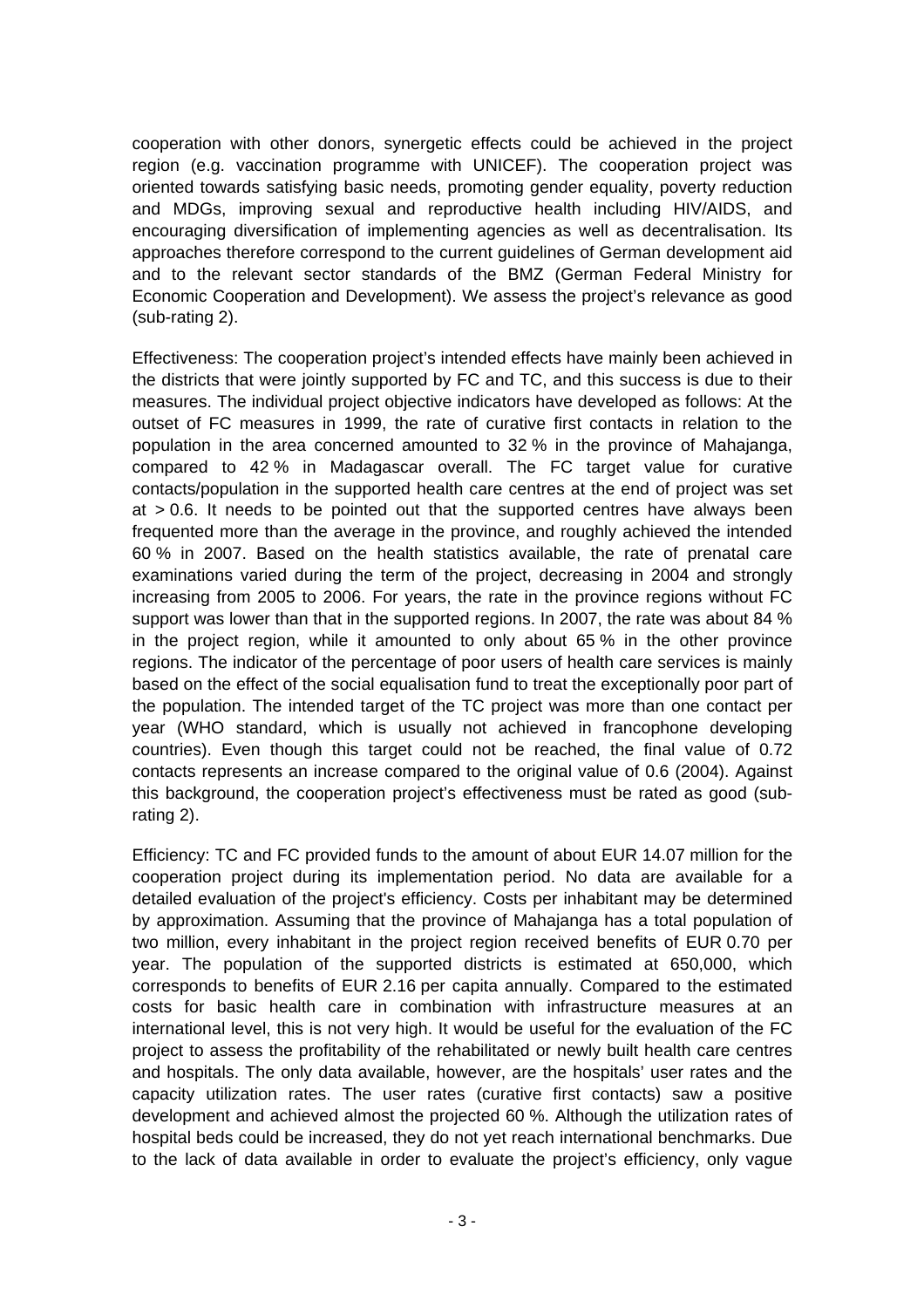statements can be made, but they justify a rating of the cooperation project's efficiency as satisfactory (sub-rating 3).

Overarching developmental impact: Indicators for the overall objective were a decline of the mortality rates of mothers and infants as well as of the birth rate (total fertility rate) in the project area, whose development depends on a multitude of factors. According to national health statistics, the rate of infant mortality in the province of Mahajanga was 112/1,000 live births in 1997, and decreased to 75/1,000 by 2003/04. The obiective has therefore been achieved. In the entire country, the corresponding rates amounted to 99/1,000 live births in 1997, which could be reduced to 58/1,000 by 2003/04. Although the mortality rate for the province of Mahajanga is still above the country's overall average, it registered a stronger decrease if expressed in percentages. With regard to maternal mortality, the cooperation project based its target for the overall objective on the country-wide maternal mortality rate of 5.7/1,000 live births in the year 1995, which should be reduced to 3.5/1,000 by 2007. It is quite certain that this objective was not met, but there are no data available for individual provinces, and it is therefore not possible to supply sufficient evidence for the project region. In Madagascar overall, the development of maternal mortality showed only a slight amelioration from 507 per 100,000 births in 1997 to 464 in the year 2003/04. The country's birth rate or total fertility rate amounted to an average of 6 children per woman in her reproductive age in 1997 and decreased to 5,2 in the year 2003/04. This country-wide trend towards fewer children was also discernible in the project province of Mahajanga, where the birth rate decreased from 6,6 to 6,1 children per woman. The overarching developmental impact is therefore assessed as altogether satisfactory (sub-rating 3).

Sustainability: A spot-check examination carried out in the project area in October 2008 revealed that the utilization rates of the health care centres decreased after FC support was terminated in 2006, as they did in the entire region. But the treatment of poor patients in the health care centres and district hospitals continues to be subsidised. This indicates that the social equalisation fund has been accepted by the target groups and is being implemented by the health care centres. In the middle of 2008 the government introduced a slightly modified subsidy scheme, but this must be considered as a proof of the sustainability of the TC/FC equalisation fund. A critical aspect for the project's sustainability is the difficulty to keep qualified health care staff in decentralised health care institutions, which has already been a problem during the implementation period. The continued lack of incentives, e.g. by means of adequate salaries and acceptable living conditions at the job location, can only temporarily be remedied in a project through improved housing, individual support and sufficiently funded project measures. The cooperation project's sustainability is assessed as overall satisfactory (sub-rating 3).

Taking into account the aspects mentioned above, we assess the cooperation project's overall developmental efficacy as satisfactory (rating 3).

# **General conclusions and recommendations**

The holistic project approach made it possible to introduce a variety of concepts and tools, which are precious resources for advisory activities in the health sector with similar objectives. It has been confirmed by the project that it is important to rely on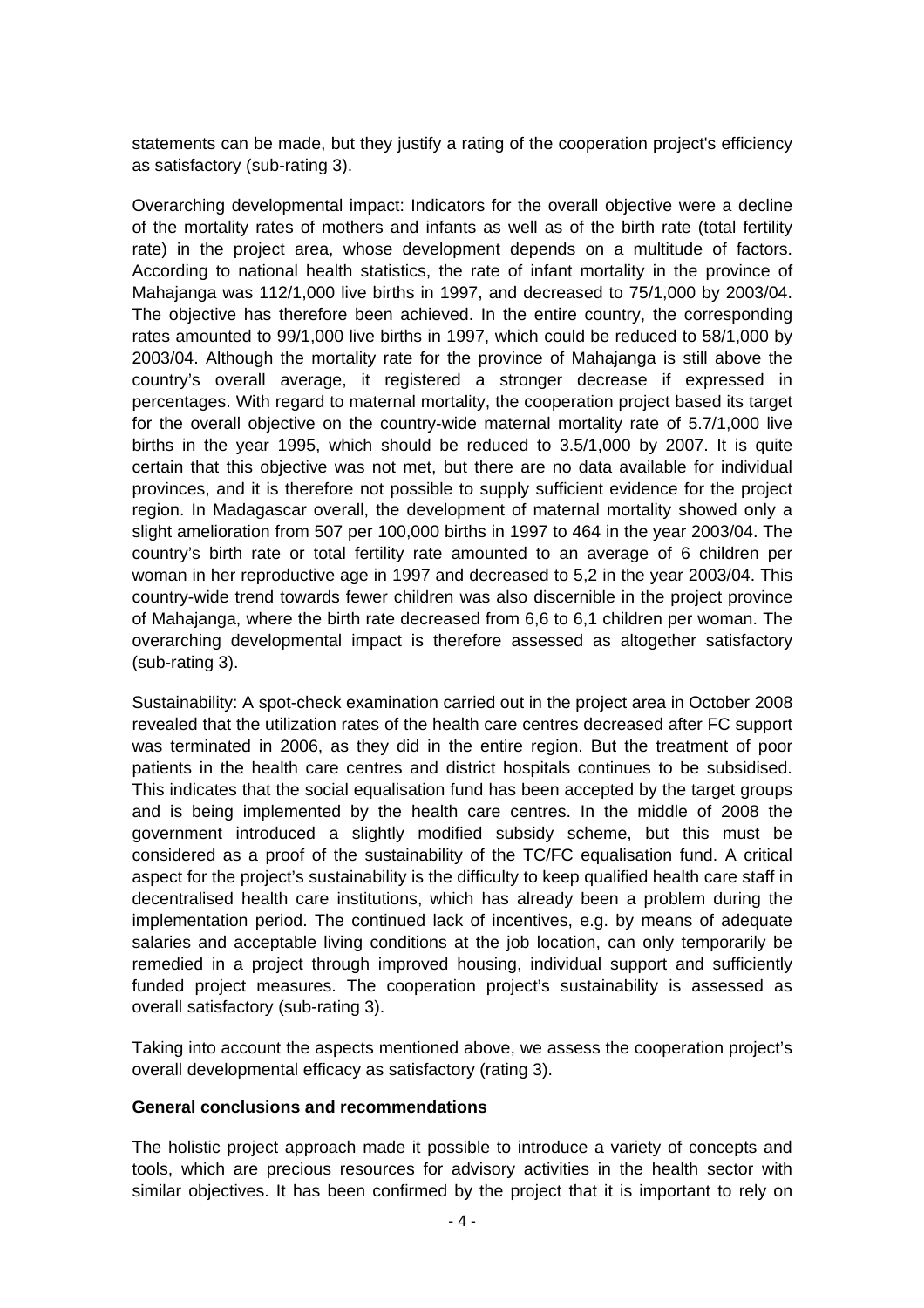tried and tested approaches as well as to include innovative approaches. Among these are:

- the indispensable development of health care services at district level with decentrally organised structures (e.g. community pharmacies),
- interconnection of infrastructure improvement (FC) and capacity development (TC) to achieve a general improvement of the system,
- effectiveness of quality requirements in the health sector (quality competition, quality circles and quality labels),
- the potential of cooperation with non-governmental health care providers and political communities on the contract design, the importance of awarenessraising and information at grass root level (IEC), and
- the effectiveness of financing systems based on the principle of solidarity (social equalisation funds in order to alleviate access to health care services and especially to hospital treatment for poor people).

### **Notes on the methods used to evaluate project success**

### **Assessment criteria**

Projects are evaluated on a six-point scale, the criteria being relevance, effectiveness, overarching developmental impact and sustainability. The ratings are also used to arrive at a final assessment of a project's overall developmental efficacy The scale is as follows:

| Developmentally successful: ratings 1 to 3 |                                                                                                                                    |  |  |
|--------------------------------------------|------------------------------------------------------------------------------------------------------------------------------------|--|--|
| Rating 1                                   | Very good result that clearly exceeds expectations                                                                                 |  |  |
| Rating 2                                   | Good result, fully in line with expectations and without any significant shortcomings                                              |  |  |
| Rating 3                                   | Satisfactory result – project falls short of expectations but the positive results dominate                                        |  |  |
| Developmental failures: Ratings 4 to 6     |                                                                                                                                    |  |  |
| Rating 4                                   | Unsatisfactory result – significantly below expectations, with negative results dominating despite<br>discernible positive results |  |  |
| Rating 5                                   | Clearly inadequate result - despite some positive partial results, the negative results clearly dominate                           |  |  |
| Rating 6                                   | The project has no impact or the situation has actually deteriorated                                                               |  |  |

#### Sustainability is evaluated according to the following four-point scale:

| Rating 1 | Very good sustainability    | The developmental efficacy of the project (positive to date) is very likely<br>to continue undiminished or even increase.                                                         |
|----------|-----------------------------|-----------------------------------------------------------------------------------------------------------------------------------------------------------------------------------|
| Rating 2 | Good sustainability         | The developmental efficacy of the project (positive to date) is very likely<br>to decline only minimally but remain positive overall. (This is what can<br>normally be expected.) |
| Rating 3 | Satisfactory sustainability | The developmental efficacy of the project (positive to date) is very likely                                                                                                       |